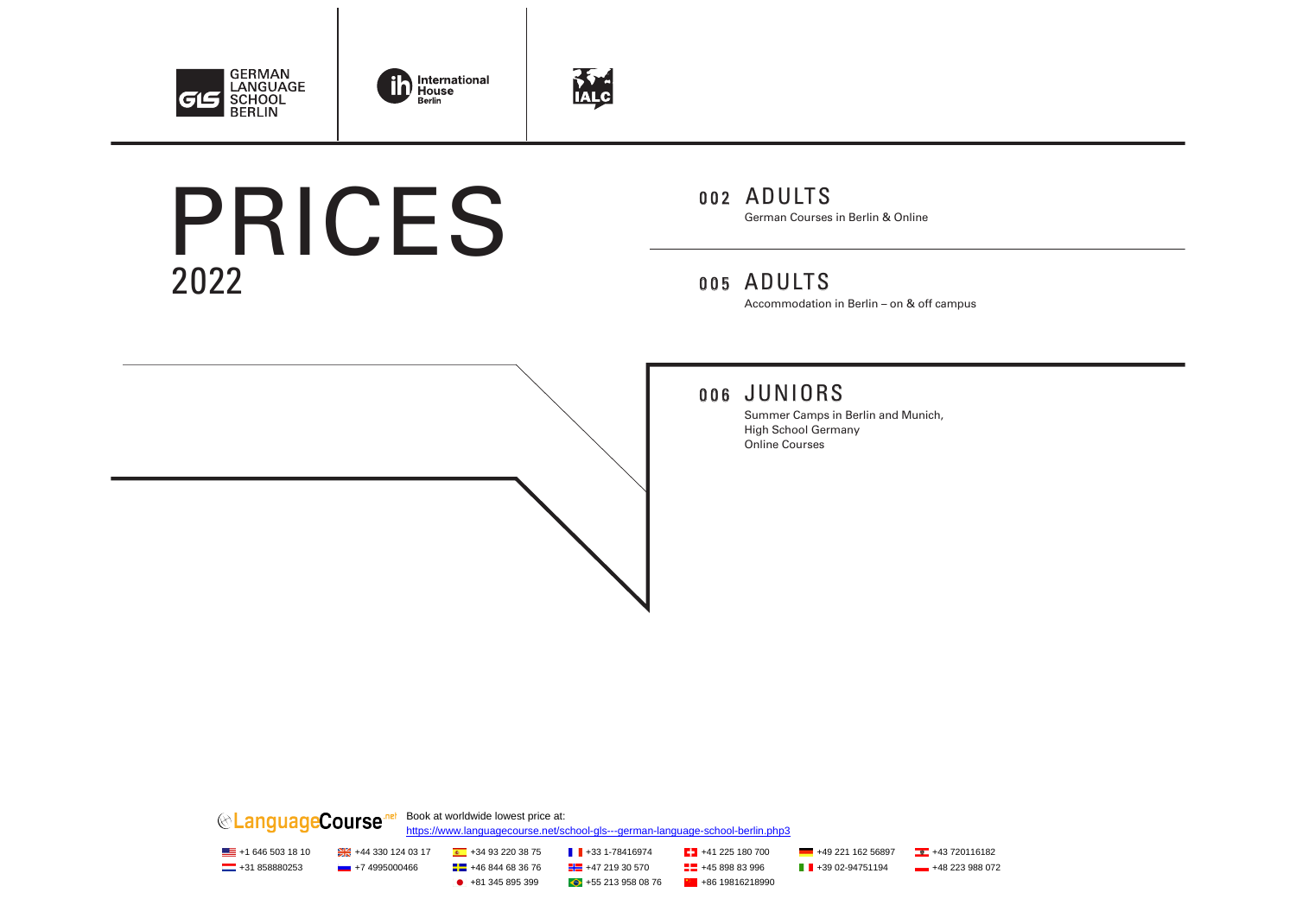

#### PRICES INCLUDE  $\leftarrow$

- Placement test, certificate
- Free WiFi on campus, free access to GLS internet room
- Guided after-class activities
- Password to GLS community: www.gls-community.de

#### • **Special offers: published on a monthly basis on our agents' site: www.gls-berlin.de/2083.html**

 $\widehat{\mathcal{P}}$ 

- 
- NOT INCLUDED  $\leftarrow$  BOOKABLE AT A SURCHARGE  $\leftarrow$
- *Registration fee: 25 € Transfer from airport / station: 95€ one way (taxi approx. 70 €)* • *Teaching Materials 20 € (every 4 weeks) • Insurance (liability, medical, accident, personal items): 10 € / week*
- *Summer surcharge between JUL 4 – AUG 5, 2022: 45 € / week*

1 – ONLINE COURSES

Almost all German courses listed below - including the preparation courses for language exams (TestDaF, telc and Goethe) are available online as well. Prices see below please. Start every 1st Monday/month, duration 4 weeks

#### 2 – COURSES IN BERLIN

Courses for adults start every Monday all year round except exam prep and evening courses.

#### **A) GENERAL GERMAN**

*COURSE START:* every Monday all year round. Complete beginners every 1st MON of the month with an intensive or crash course; and anytime if you book one-to-one or a private mini-group; **Available both on campus in Berlin AND online** 

|                        |                 |                  | Levels       | <b>Group sizes</b>              | weeks (price / week) | 1 – 4 | $5 - 11$ | $12 - 23$                   | >24  |
|------------------------|-----------------|------------------|--------------|---------------------------------|----------------------|-------|----------|-----------------------------|------|
| $\widehat{\mathbf{z}}$ | Intensive       | 20 lessons/week  | all          | max. $12$ / group               |                      | 185€  | 175€     | 160€                        | 150€ |
|                        | Super Intensive | 30 lessons/week  | no beainners | max. $8/$ group                 |                      | 325€  | 300€     | 280€                        | 270€ |
| $\hat{z}$              | Crash           | 30 lessons/week  | all          | group of max. $12 +$ one-to-one |                      | 655€  | 620€     | 610€                        | 600€ |
| ခ                      | Evening Course  | 20 lessons/month | all          | max. $8/$ group                 |                      |       |          | from $195 \text{ E/m}$ onth |      |

| $\bullet$ One-to-one*           | 52 € / lessons (49 € if you book more than 10 lessons). Minimum booking 10 lessons + 90 min per session. |
|---------------------------------|----------------------------------------------------------------------------------------------------------|
| $\epsilon$ Private mini-group** | 65 € / lessons (59 € if you book more than 10 lessons). Minimum booking 10 lessons + 90 min per session. |

\* One-to-one available anytime between 9 AM and 10 PM Berlin time.

\*\* Private mini group = a group you put together to split costs. Max group size 6, i.e. divide prices by number of participants to get price per person. Weekend surcharge: 25%.

GLS German Language School Berlin: c/o GLS Campus, Kastanienallee 82, 10435 Berlin. Tel: +49 30 78 00 89 12; german@gls-berlin.de; www.gls-berlin.de <br>
Page 2

|                           |                   | Book at worldwide lowest price at: | https://www.languagecourse.net/school-gls---german-language-school-berlin.php3 |                                |                                |                |
|---------------------------|-------------------|------------------------------------|--------------------------------------------------------------------------------|--------------------------------|--------------------------------|----------------|
| $\equiv$ +1 646 503 18 10 | +44 330 124 03 17 | $+34932203875$                     | $\blacksquare$ +33 1-78416974                                                  | $\sqrt{24}$ +41 225 180 700    | $-492116256897$                | $+43720116182$ |
| $-$ +31 858880253         | $-$ +7 4995000466 | $\frac{1}{2}$ +46 844 68 36 76     | $\frac{1}{2}$ +47 219 30 570                                                   | $\frac{12}{12}$ +45 898 83 996 | $\blacksquare$ +39 02-94751194 | $+48223988072$ |
|                           |                   | $+81345895399$                     | $+552139580876$                                                                | $+8619816218990$               |                                |                |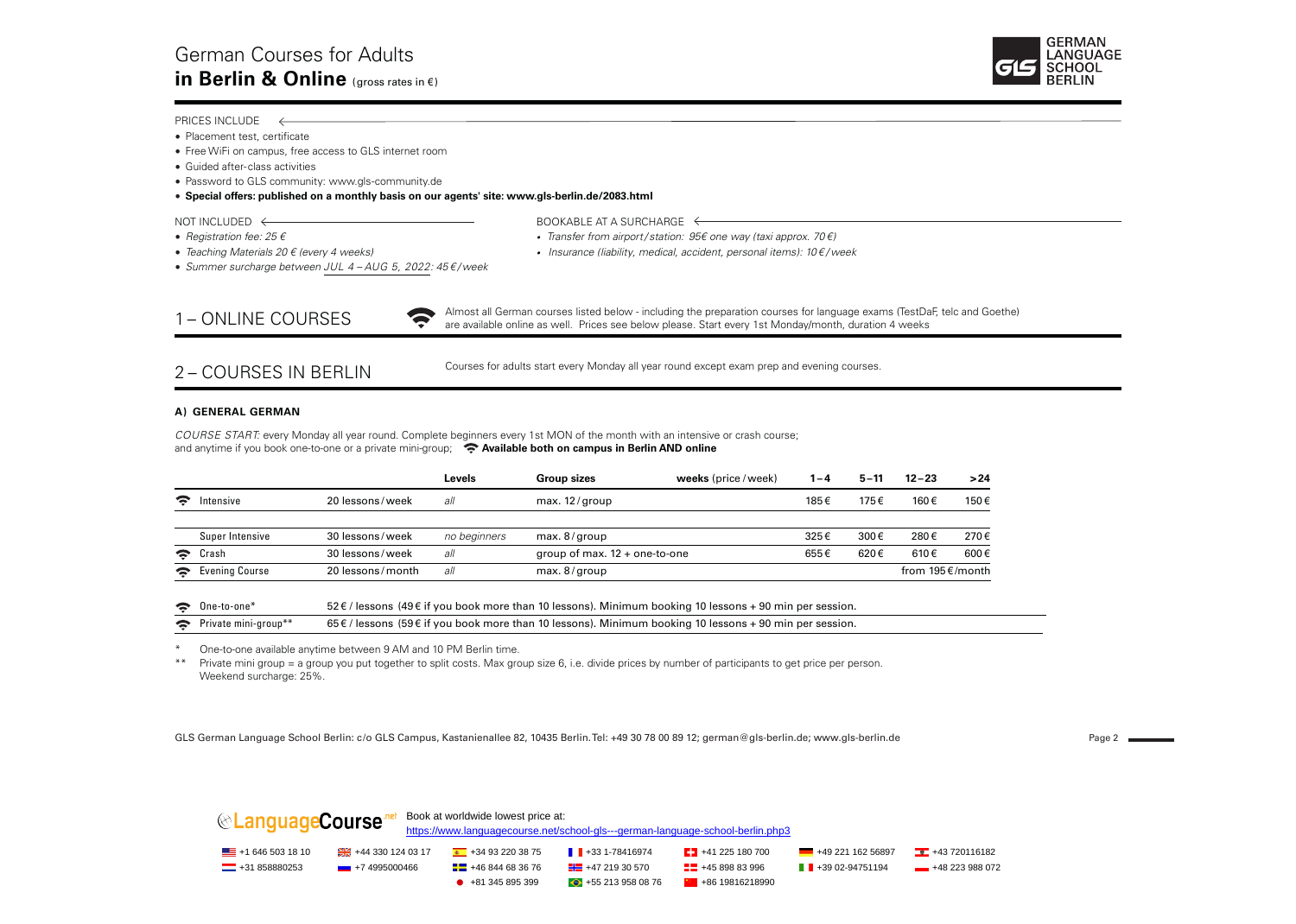

#### **B) GERMAN FOR PROFESSIONAL PURPOSES**

Course start: every Monday all year round, for individuals and companies of all professions. All courses available face-to-face in Berlin AND online. We teach via Zoom, Skype, MS teams.

|            |                 | Levels |                                            | week   | 2 weeks | add. week |
|------------|-----------------|--------|--------------------------------------------|--------|---------|-----------|
| ় Crash    | 30 lessons/week | all    | group of max. $12 + 10$ lessons one-to-one | 745€   | 705€    | 675€      |
| Crash plus | 40 lessons/week | all    | group of max. $12 + 20$ lessons one-to-one | 1.295€ | 1.190€  | 1.175€    |

| ← One-to-one                            | 59€/lessons (54€ if you book more than 10 lessons). Minimum booking 10 lessons. |
|-----------------------------------------|---------------------------------------------------------------------------------|
| $\hat{\mathbf{z}}$ Private mini-group** | 86€/lessons (76€ if you book more than 10 lessons). Minimum booking 10 lessons. |

\* One-to-one available anytime between 9 AM and 10 PM Berlin time. Weekend surcharge: 25%.

\*\* Private mini group = a group you put together to split costs. Max group size 6, i.e. divide prices by number of participants to get price per person. Weekend surcharge: 25%.

#### **C) EXAM PREP: TESTDAF, TELC, GOETHE**

Course start: see www.gls-berlin.de. GLS is a test center for TestDaF and all telc German exams. Please note: While prep courses can be taken online, sitting an exam still requires personal attendance. All courses available face-to-face in Berlin AND online. We teach via Zoom, Skype, MS teams.

|               |                       | Time        | <b>Duration Prep Course</b> |         | Course | <b>Exam Fees</b> |  |
|---------------|-----------------------|-------------|-----------------------------|---------|--------|------------------|--|
| TestDaF<br>ς. |                       | 40 lessons  | evening                     | 4 weeks | 455€   | 210€             |  |
|               |                       | 40 lessons  | afternoon                   | 4 weeks | 595€   | 210€             |  |
|               |                       | 120 lessons | morning                     | 4 weeks | 1.285€ | 210€             |  |
|               | $\approx$ Telc C1*    | 40 lessons  | afternoon                   | 2 weeks | 530€   | 200€             |  |
| <b>マー</b>     | Telc $B1^*$ . B2 $^*$ | 40 lessons  | afternoon                   | 2 weeks | 530€   | 155€             |  |
|               | Goethe, B1, B2, C1    | 40 lessons  | afternoon                   | 4 weeks | 595€   | 245 - 345€       |  |
|               |                       | 120 lessons | morning                     | 4 weeks | 1.285€ | 245 - 345€       |  |

Prep courses for exams are ALSO available as one-to-one (price per lesson 52 €, min. booking 10 lessons) or in private mini-groups, i.e. groups you put together with a max group size of 6 (price per lesson  $65 \in$ , min. booking 10 lessons).

\* Preparation for telc A1, A2 available one-to-one or in a private mini-group.

GLS German Language School Berlin: Kastanienallee 82, 10435 Berlin. Tel: +49 30 78 00 89 12; german@gls-berlin.de; www.gls-berlin.de variation of the state of the Page 3

| <i></i> LanguageCourse ™  |                   | Book at worldwide lowest price at:                                             |                              |                              |                                |                             |
|---------------------------|-------------------|--------------------------------------------------------------------------------|------------------------------|------------------------------|--------------------------------|-----------------------------|
|                           |                   | https://www.languagecourse.net/school-gls---german-language-school-berlin.php3 |                              |                              |                                |                             |
| $\equiv$ +1 646 503 18 10 |                   | $+34932203875$                                                                 | $\parallel$ +33 1-78416974   | $\sqrt{24}$ +41 225 180 700  | $-492116256897$                | $\frac{1}{2}$ +43 720116182 |
| $\equiv$ +31 858880253    | $-$ +7 4995000466 | $\frac{1}{2}$ +46 844 68 36 76                                                 | $\frac{1}{2}$ +47 219 30 570 | $\frac{1}{2}$ +45 898 83 996 | $\blacksquare$ +39 02-94751194 | $+48223988072$              |
|                           |                   | $+81345895399$                                                                 | $+552139580876$              | $+8619816218990$             |                                |                             |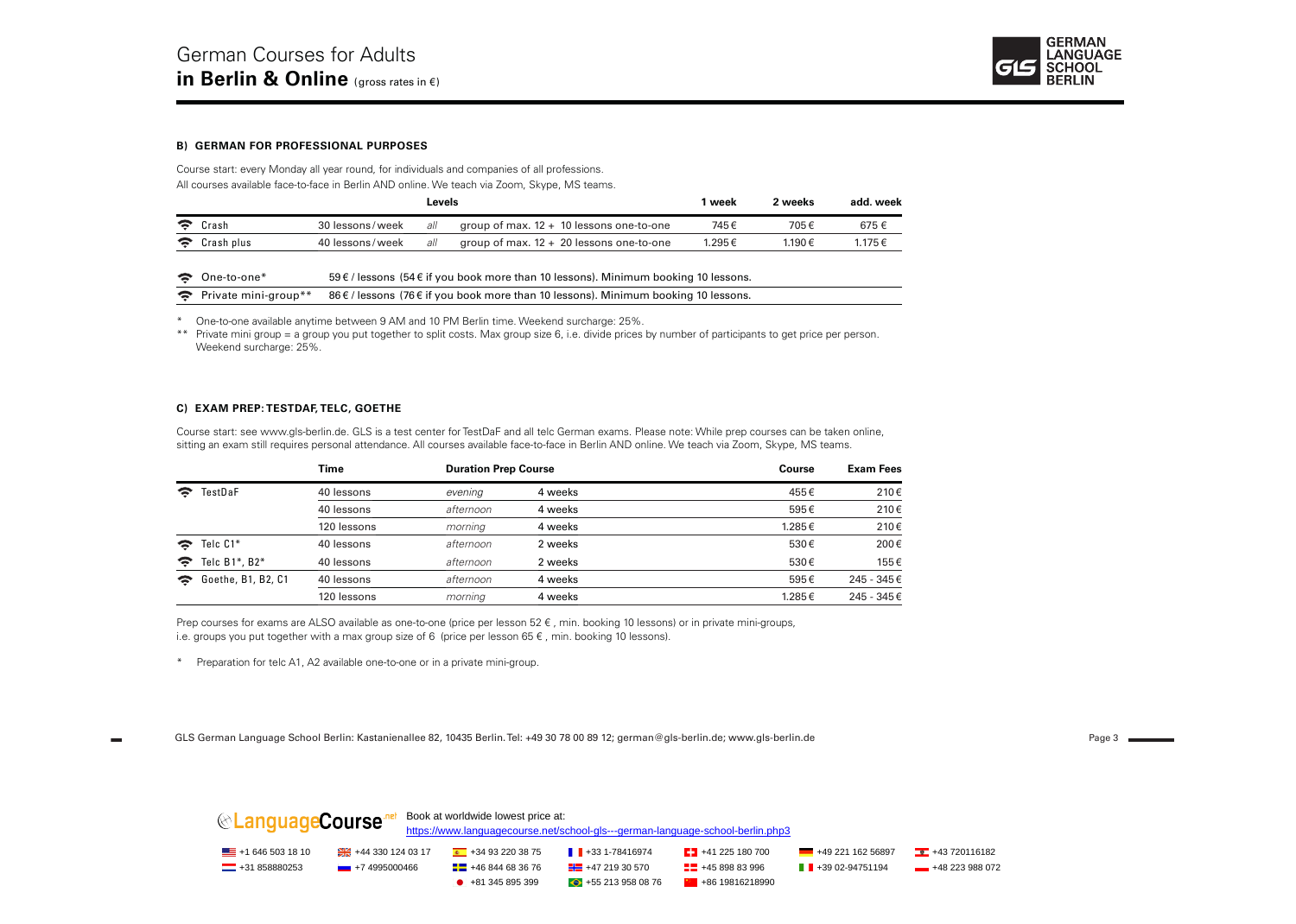

| D) GERMAN COURSE + INTERNSHIP                                                                        | <b>PLACEMENT FEE</b> | <b>INCLUDED</b>                                                                             |
|------------------------------------------------------------------------------------------------------|----------------------|---------------------------------------------------------------------------------------------|
| Unpaid internship of 6–12 weeks. Available only in combination with a German course of min. 4 weeks. | 630€                 | 90 minute coaching session,<br>free evening German classes<br>for one month, 2 x 2 per week |
| E) UNIVERSITY PATHWAY GERMANY                                                                        | <b>PLACEMENT FEE</b> | <b>INCLUDED</b>                                                                             |
| Available in combination with a German course of $2 - 10$ months.                                    | 630€                 | Conditional acceptance letter<br>to a degree program at                                     |



GLS German Language School Berlin: c/o GLS Campus, Kastanienallee 82, 10435 Berlin. Tel: +49 30 78 00 89 12; german@gls-berlin.de; www.gls-berlin.de Page 4 and Page 4 and Page 4 and Page 4 and Page 4 and Page 4 and Page 4

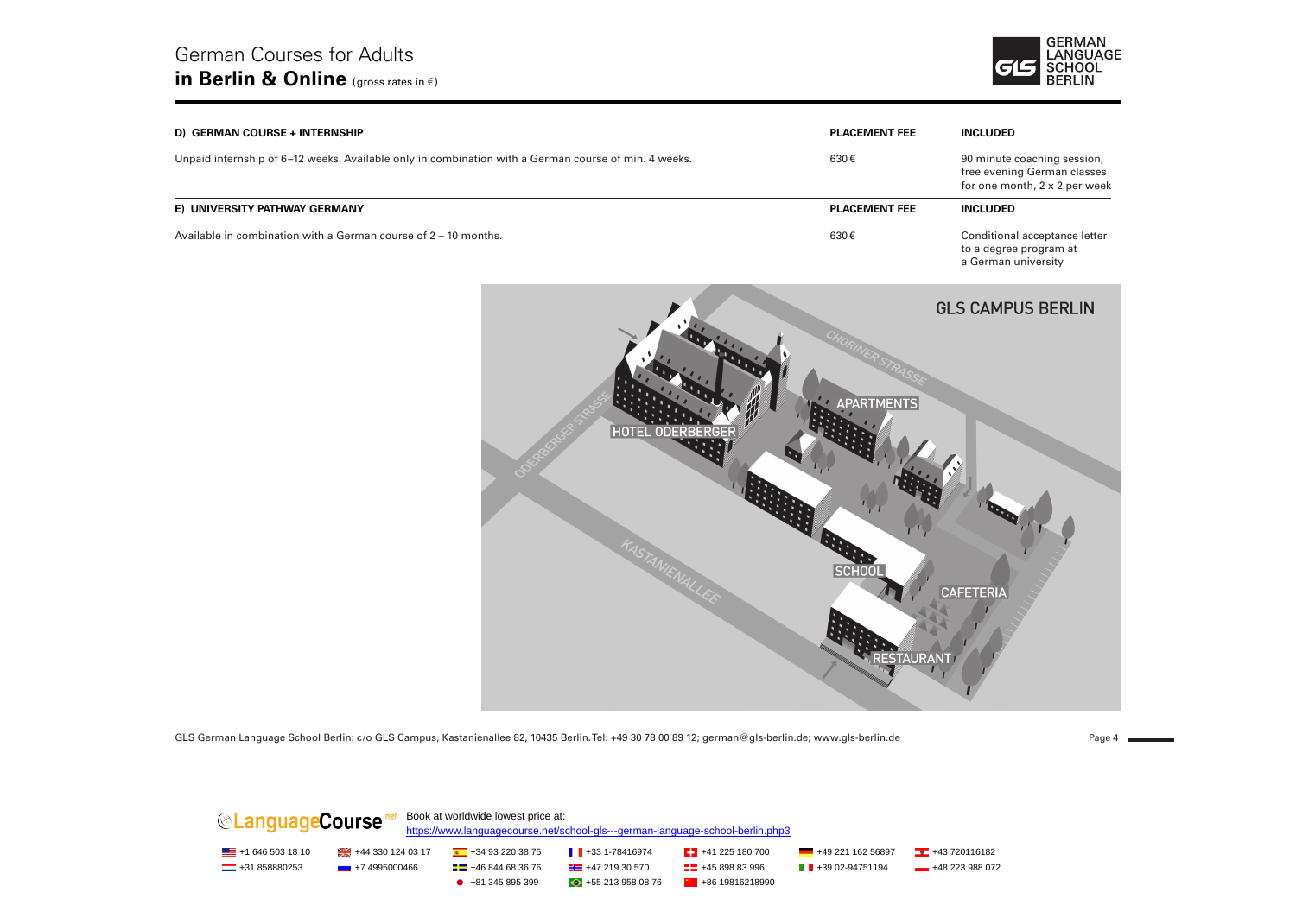

### **Accommodation** (Adults in Berlin) (gross rates in €)

| <b>ON CAMPUS</b>                  |                       | Kitchen          | Occupancy     | 1 week $(1 \text{ night})$     | 2 weeks            | 3 weeks               | 4 weeks                               | >5 weeks   |
|-----------------------------------|-----------------------|------------------|---------------|--------------------------------|--------------------|-----------------------|---------------------------------------|------------|
| Apartments                        | Studios               | yes              | single        | 540€ (90€)                     | 1066€ (82€)        | 1.640€ (82 €)         | 2.214 € (82 €)                        | 539€ (77€) |
|                                   |                       |                  | shared double | 336€ (56€)                     | 624 € (48 €)       | 960 $\xi$ (48 $\xi$ ) | 1.296 € (48 €)                        | 322€ (46€) |
| Hotel Oderberger                  | Classic room          | no               | single        | please inquire rate of the day |                    |                       |                                       |            |
|                                   | Tower studio          | yes              | single        | 642 € (107 €)                  | 1.248€ (96€)       | 1.920 € (96€)         | 2.592€ (96€)                          | 630€ (90€) |
|                                   | Rooftop<br>Maisonette | no               | single        | 420€ (70€)                     | 780 € (60 €)       | 1.200€ (60€)          | 1.620 € (60 €)                        | 385€ (55€) |
| <b>OFF CAMPUS</b>                 |                       | Kitchen          | Occupancy     | 1 week $(1 \text{ night})$     | 2 weeks            | 3 weeks               | 4 weeks                               | >5 weeks   |
| Homestay & Flatshare with Germans |                       | Self catering    | single        | 282€ (47€)                     | 468€ (36€)         | 720€ (36€)            | 972 $\varepsilon$ (36 $\varepsilon$ ) | 224€ (32€) |
| Distance to GLS: max. 35 min.     |                       | <b>Breakfast</b> | single        | $312 \notin (52 \in)$          | 533€ (41€)         | 820 € (41 €)          | 1107 € (41 €)                         | 273€ (39€) |
| (except Half board: max. 55 min.) |                       | Half board       | single        | $378 \in (63 \in)$             | $676 \in (52 \in)$ | 1040 € (52 €)         | 1.404 € (52 €)                        | 350€ (50€) |
| Low budget studios                |                       | yes              | single        | from $600 \in /$ month         |                    |                       |                                       |            |

*in student residences. Upon request. Minimum stay 1 month.* 

| <b>ACCOMMODATION</b>                                                                                                                                                                                                                  |                                                                                                                                                                                                                                              |                                                                                                                                                                            |                                                                                                                                          |
|---------------------------------------------------------------------------------------------------------------------------------------------------------------------------------------------------------------------------------------|----------------------------------------------------------------------------------------------------------------------------------------------------------------------------------------------------------------------------------------------|----------------------------------------------------------------------------------------------------------------------------------------------------------------------------|------------------------------------------------------------------------------------------------------------------------------------------|
| <b>PRICES INCLUDE</b>                                                                                                                                                                                                                 | Homestay:<br>Single room, shared kitchen and bath,<br>bedsheets and towels, own key. WiFi<br>not always available, (WiFi available on<br>campus)<br>Low Budget Studios:<br>studio, kitchenette, bed sheets and<br>towels, own bathroom, WiFi | <b>NOT INCLUDED</b>                                                                                                                                                        | AT SURCHARGE                                                                                                                             |
| Apartments (on campus):<br>fully equipped kitchen, en suite<br>bathroom, WiFi, TV, phone,<br>bed sheets & towels<br>Hotel Oderberger (on campus):<br>Coffee/tea maker, WiFi, TV, phone. The<br>tower studios also have a kitchenette. |                                                                                                                                                                                                                                              | Summer surcharge from 03 JUL to<br>06 AUG 2022: 55 €/week per person<br>Apartments: refundable deposit of<br>100€ - 200 € cleaning fee of 30 € / month<br>(not refundable) | Transfer from airport/station:<br>95 € one way (taxi ca. 70 €)<br>Insurance (liability, medical,<br>accident, personal items): 10 €/week |

GLS German Language School Berlin: c/o GLS Campus, Kastanienallee 82, 10435 Berlin. Tel: +49 30 78 00 89 12; german@gls-berlin.de; www.gls-berlin.de Tage S = Page 5

| <b> </b> LanguageCourse <u>net</u> |                                     | Book at worldwide lowest price at: | https://www.languagecourse.net/school-gls---german-language-school-berlin.php3 |                               |                                |                |
|------------------------------------|-------------------------------------|------------------------------------|--------------------------------------------------------------------------------|-------------------------------|--------------------------------|----------------|
| $\equiv$ +1 646 503 18 10          | $\frac{124}{124}$ +44 330 124 03 17 | $+34932203875$                     | $\blacksquare$ +33 1-78416974                                                  | $\frac{1}{2}$ +41 225 180 700 | +49 221 162 56897              | $+43720116182$ |
| $\frac{1}{2}$ +31 858880253        | $\frac{1}{2}$ +7 4995000466         | $\frac{1}{2}$ +46 844 68 36 76     | $\frac{1}{2}$ +47 219 30 570                                                   | $\frac{1}{2}$ +45 898 83 996  | $\blacksquare$ +39 02-94751194 | $+48223988072$ |
|                                    |                                     | $+81345895399$                     | $+552139580876$                                                                | $+8619816218990$              |                                |                |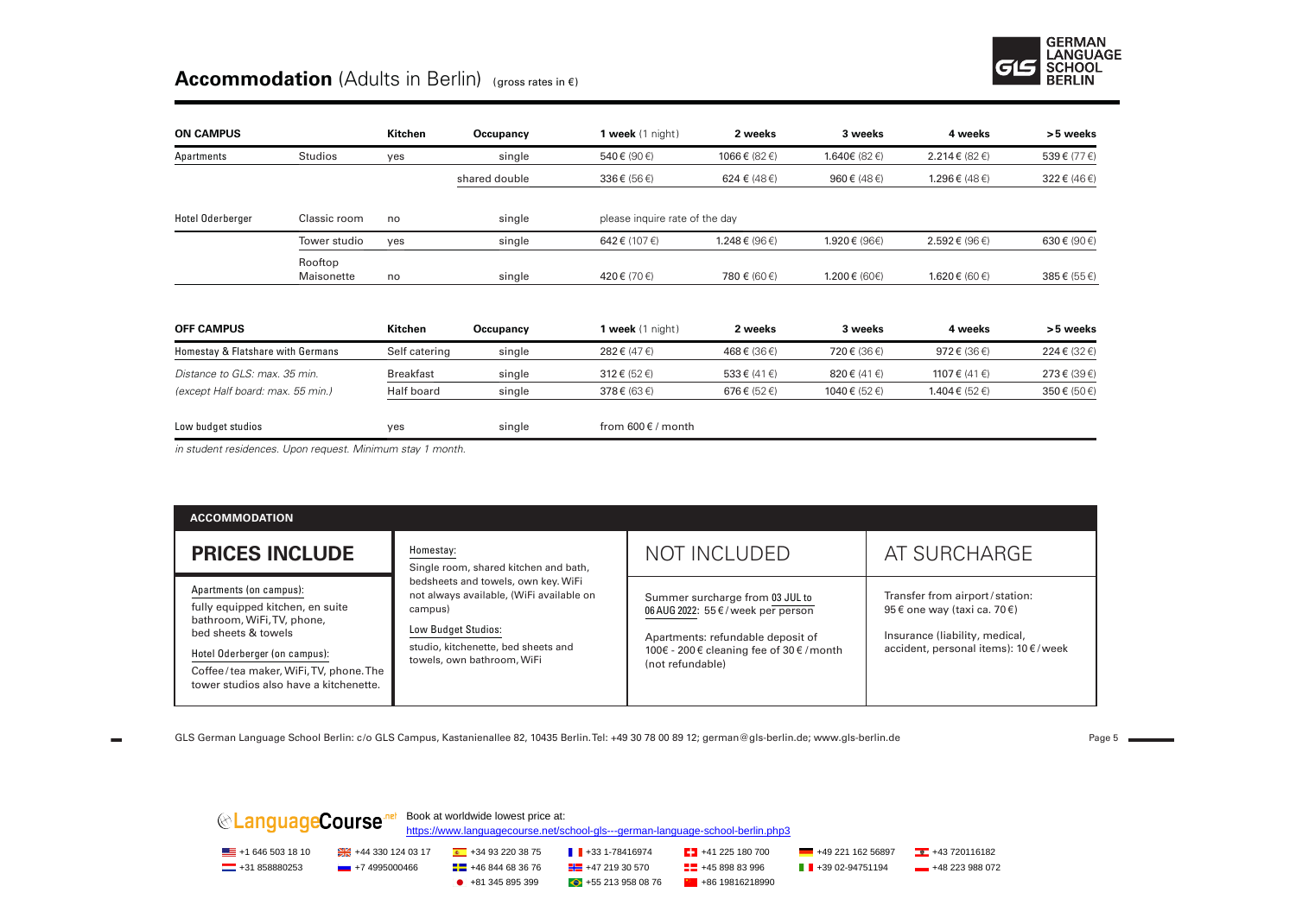#### **Junior Summer Camps 2022**

Ages 7–18(gross rates in €)

**ALL SUMMER CAMPS ARRIVAL / DEPARTURE DAYS:**  Sunday / Sunday

#### **INCLUDED:**

Tuition, accommodation, activities, insurance (medical, luggage and liability)



|                                                                                 | <b>BERLIN WATER SPORTS</b>                | 2 weeks          |                  | 3 weeks add. week<br><b>INCLUDED</b> |                                                                                                                                                                                                                                                                                                               | <b>SURCHARGE</b>                                                                                                                                                                                                                                                          |
|---------------------------------------------------------------------------------|-------------------------------------------|------------------|------------------|--------------------------------------|---------------------------------------------------------------------------------------------------------------------------------------------------------------------------------------------------------------------------------------------------------------------------------------------------------------|---------------------------------------------------------------------------------------------------------------------------------------------------------------------------------------------------------------------------------------------------------------------------|
| Age $12 - 16$<br>26.06. - 07.08.2022                                            |                                           | 1.990€           | 2.990€           | 995€                                 | course: 20 lessons/week, max 12 per class<br>activities: 2 activities/day; 2 excursions/week; entry fees<br>accommodation:<br>2 – 3 bedrooms with own shower/WC; full board;                                                                                                                                  | extra night: 100€<br>Transfer from Berlin airports and stations: 75 $\epsilon$ one way<br>120 € one way if you book it out of schedule<br>(Sundays 8am - 10pm) or after enrolling                                                                                         |
| <b>BERLIN WESTEND</b>                                                           |                                           | 2 weeks          |                  | 3 weeks add. week                    | <b>INCLUDED</b>                                                                                                                                                                                                                                                                                               | <b>SURCHARGE</b>                                                                                                                                                                                                                                                          |
| Age $14 - 17$<br>20 Lessons / week<br>25 Lessons / week<br>$03.07 - 07.08.2022$ |                                           | 1.920€<br>2.020€ | 2.850€<br>2.990€ | 950€<br>995€                         | course: 20 or 25 lessons/week, max 12 per class<br>activities: 2 activities/day; 1 excursion/week; entry fees<br>accommodation:<br>2-bedrooms with own shower/WC; full board;                                                                                                                                 | extra night: 100 €, public transport 2-4 weeks: 60/80€<br>Transfer from Berlin airports and stations: 50 $\epsilon$ one way<br>90 € one way if you book it out of schedule<br>(Sundays 8am - 10pm) or after enrolling                                                     |
| <b>BERLIN SUMMER VILLA</b>                                                      |                                           | 2 weeks          |                  | 3 weeks add, week                    | <b>INCLUDED</b>                                                                                                                                                                                                                                                                                               | <b>SURCHARGE</b>                                                                                                                                                                                                                                                          |
| Age $16 - 17$<br>26.06. - 07.08.2022                                            |                                           | 1.750€           | 2.590€           | 900€                                 | course: 20 lessons/week, max 12 per class<br>activities: 2 activities/day; 1 excursion/week; entry fees<br>accommodation:<br>3 - 6 bedrooms; shower/WC on hall; full board;                                                                                                                                   | extra night: 100 €, public transport 2-4 weeks: 60/80 €<br>Transfer from Berlin airports and stations: 50 $\epsilon$ one way<br>90 € one way if you book it out of schedule<br>(Sundays 8am - 10pm) or after enrolling                                                    |
| <b>BERLIN COLLEGE</b>                                                           |                                           | 2 weeks          |                  | 3 weeks add, week                    | <b>INCLUDED</b>                                                                                                                                                                                                                                                                                               | <b>SURCHARGE</b>                                                                                                                                                                                                                                                          |
| Age $16 - 18$<br>$19.06 - 14.08.2022$<br>no beginners                           | Accommodation $A + B$<br>Accommodation C  | 1.750€<br>1.560€ | 2.590€<br>2.340€ | 900€<br>790€                         | course: 20 lessons/week, max 12 per class<br>activities: 2 activities/day; 1 excursion/week, entry fees<br>meals: half board<br>accommodation:<br>A on campus, 3 - 5 bedroom, shower/WC, TV<br>B hostel (walking distance), 2 bedroom, shower/WC, TV<br>C hostel (walking distance), 4 bedroom, shower/WC, TV | extra night: 100 €, public transport 2-4 weeks: 60/80 €<br>Transfer from Berlin airports and stations: 50 $\epsilon$ one way<br>90 € one way if you book it out of schedule<br>(Sundays 8am - 10pm) or after enrolling                                                    |
|                                                                                 | <b>MUNICH YOUNG &amp; FUN (bilingual)</b> | 2 weeks          |                  | 3 weeks add. week                    | <b>INCLUDED</b>                                                                                                                                                                                                                                                                                               | <b>SURCHARGE</b>                                                                                                                                                                                                                                                          |
| Age 7-14<br>German & English:<br>26.06. - 07.08.2022                            |                                           | 1.850€           | 2.750€           | 950€                                 | course: 20 lessons/week, max 12 per class<br>(German or English Course)<br>activities: 2 activities / day; 2 excursions / week, entry fees<br>accommodation:<br>2-4 bedrooms shower/WC on hall; full board;                                                                                                   | extra night: 100 €, tennis: 110 €/week (3 x 60 min.)<br>soccer: $65 \in$ /week (3 x 90 min.)<br>extra transfer out of schedule: 160€ one way<br>Transfer from Munich airport and station: 80 $\epsilon$ one way<br>160 € one way if booked out of schedule (Sun 8am-10pm) |

GLS German Language School Berlin: c/o GLS Campus, Kastanienallee 82, 10435 Berlin. Tel: +49 30 78 00 89 12; german@gls-berlin.de; www.gls-berlin.de <br>
Bage 6

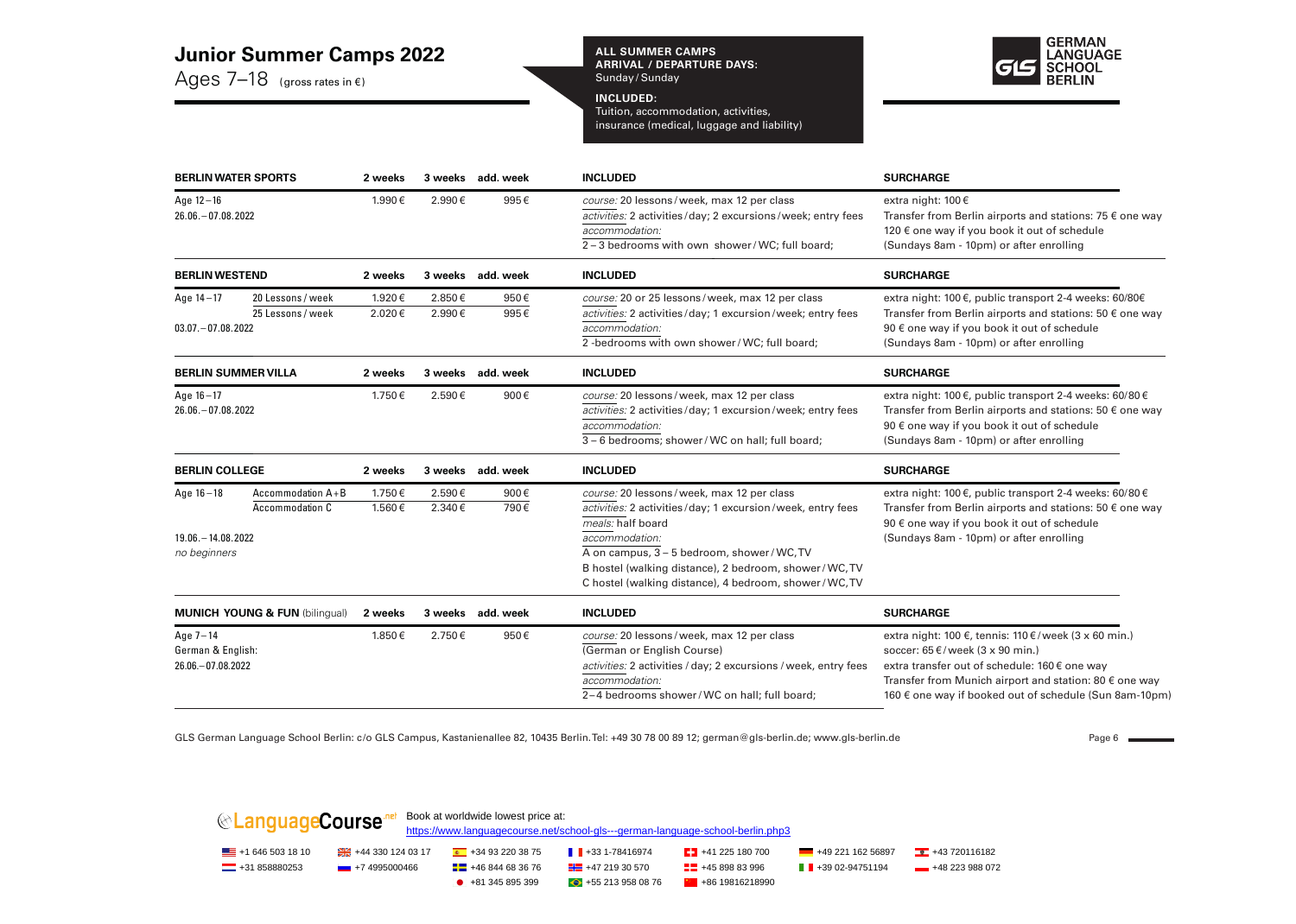

| 2 weeks | 3 weeks     | add. week | <b>INCLUDED</b>                                                 | <b>SURCHARGE</b>                                          |
|---------|-------------|-----------|-----------------------------------------------------------------|-----------------------------------------------------------|
| 2.150€  | $3.250 \in$ | 1.090€    | course: 20 lessons/week, max 12 per class                       | extra night: $100 \in$                                    |
|         |             |           | activities: 2 activities / day; 2 excursions / week, entry fees | Transfer from Munich airport and station: 80 $\epsilon$   |
|         |             |           | accommodation:                                                  | one way, 160 $\epsilon$ one way if you book it out of     |
|         |             |           | 3 – 4 bedrooms with own shower/WC: full board:                  | schedule, (Sundays 8am - 10pm) or after enrolling         |
| 2 weeks |             | add. week | <b>INCLUDED</b>                                                 | <b>SURCHARGE</b>                                          |
| 1.995€  | 3.040€      | 1.040€    | course: 20 lessons/week, max 12 per class                       | extra night: $100 \in$                                    |
|         |             |           | activities: 2 activities / day; 2 excursions / week, entry fees | Transfer from Munich airports and stations: 80 $\epsilon$ |
|         |             |           | accommodation:                                                  | one way, 90 € one way if you book it out of               |
|         |             |           | in a castle in $4 - 5$ bedrooms                                 | schedule, (Sundays 8am-10pm) or after enrolling           |
|         |             |           | with own shower/WC; full board;                                 | Public Transportation: 30€/week                           |
|         |             |           | 3 weeks                                                         |                                                           |

**Online Courses**<br>
(price per lesson 52 €, min. booking 10 lessons) or in private mini-groups, Online classes for kids & teens are available all year round as one-to-one

> i.e. groups you put together with a max group size of 6 (price per lesson 65  $\epsilon$ , min. booking 10 lessons). For details see www.gls-berlin.de

#### **High School**  $(Ages 12-18)$  (gross rates in  $\epsilon$ )

|                                                                                            | 2 months    | 3 months | 4 months | l semester | school year | <b>INCLUDED</b>                                                                                                                       |
|--------------------------------------------------------------------------------------------|-------------|----------|----------|------------|-------------|---------------------------------------------------------------------------------------------------------------------------------------|
| <b>DAY SCHOOL CLASSIC</b><br>CLASSIC: no choice of city                                    | $3.770 \in$ | 4.820€   | 5.560€   | 6.280€     | 11.530€     | Placement at a German school,<br>accommodation in Germany                                                                             |
| DAY SCHOOL SELECT<br>SELECT: you select a city (e.g. Berlin<br>Bremen, Dresden, Hamburg, ) | 4.360€      | 5.670 €  | 6.720€   | 7.770€     | 13.630€     | <b>BOOKABLE AT A SURCHARGE:</b><br>Insurance (liability, medical,<br>accident, personal items): 10€/week<br>Preparatory German course |

 $(1-\alpha)^2$ 

GLS German Language School Berlin: c/o GLS Campus, Kastanienallee 82, 10435 Berlin. Tel: +49 30 78 00 89 12; german@gls-berlin.de; www.gls-berlin.de<br>
and Experience Page 7